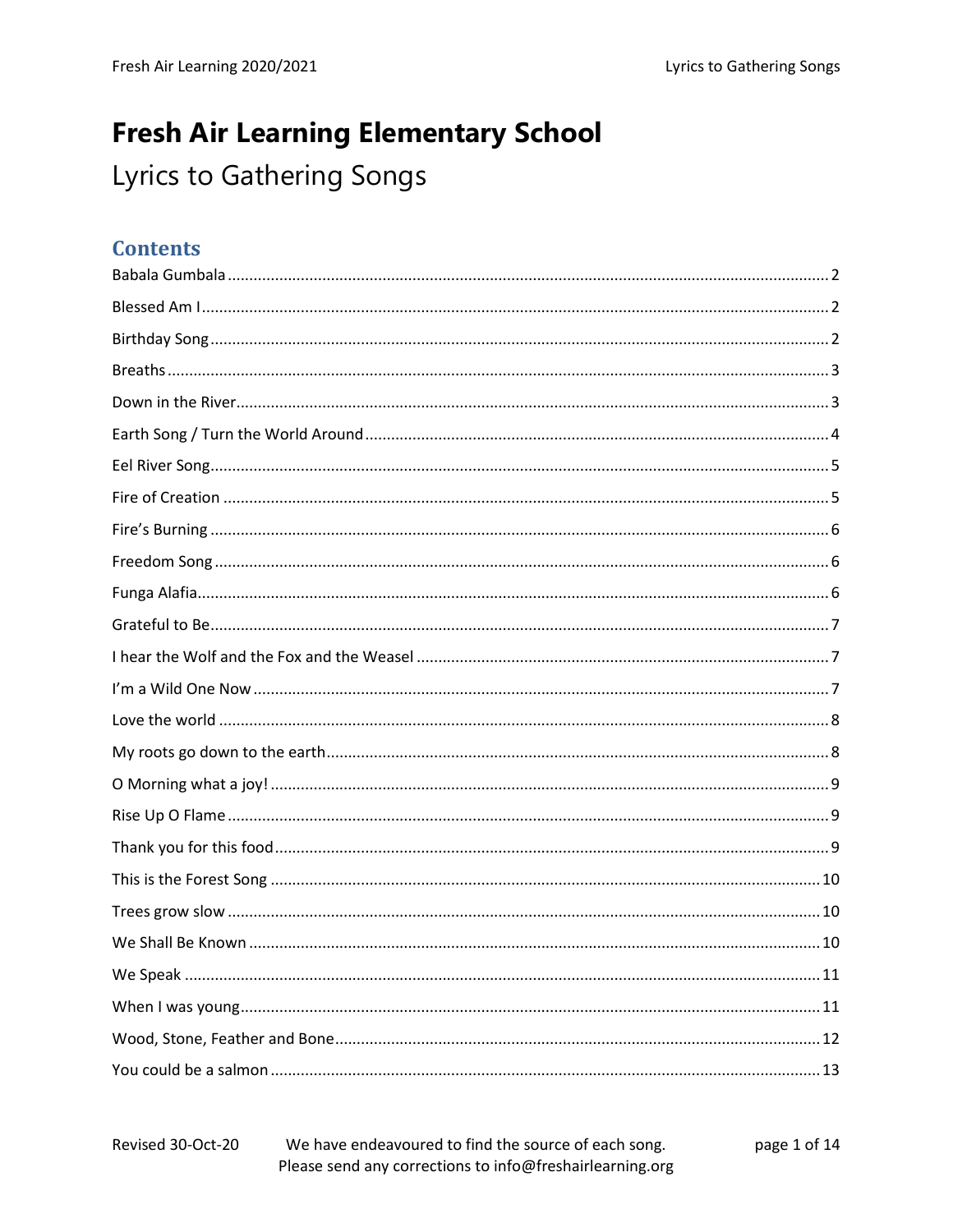### <span id="page-1-0"></span>**Babala Gumbala**

*Traditional Yaruba Tribe Greeting Song*  [Performed by Melinda Carroll Music](https://www.youtube.com/watch?v=Kp60wo3Vjr8)

Call and Response

Babala gumbala, la gumbala, haveza. Babala gumbala, la gumbala, haveza.

Hey na na na na haveza. Hey na na na na haveza.

Haveza, Haveza, Haveza, Haveza.

## <span id="page-1-1"></span>**Blessed Am I**

*Unknown attribution / Lyrics by Tricia Edgar* [Fresh Air Learning Recording](https://soundcloud.com/user-493822681/blessed-am-i-fal/s-og8aX)

Blessed am I by misty mountains Blessed am I by falling rain Blessed am I by all around me To this land we'll come again

### <span id="page-1-2"></span>**Birthday Song**

*Unknown attribution* [Fresh Air Learning Recording](https://soundcloud.com/user-493822681/fal-happy-birthday-to-you/s-6lpkQ) [Louise Lecouffe Recording](https://www.youtube.com/watch?v=e3P-FF5Fo8E)

Happy Birthday to You We're so glad you're alive You're a gift of the earth Bless the day of your birth

Revised 30-Oct-20 We have endeavoured to find the source of each song. page 2 of 14 Please send any corrections to info@freshairlearning.org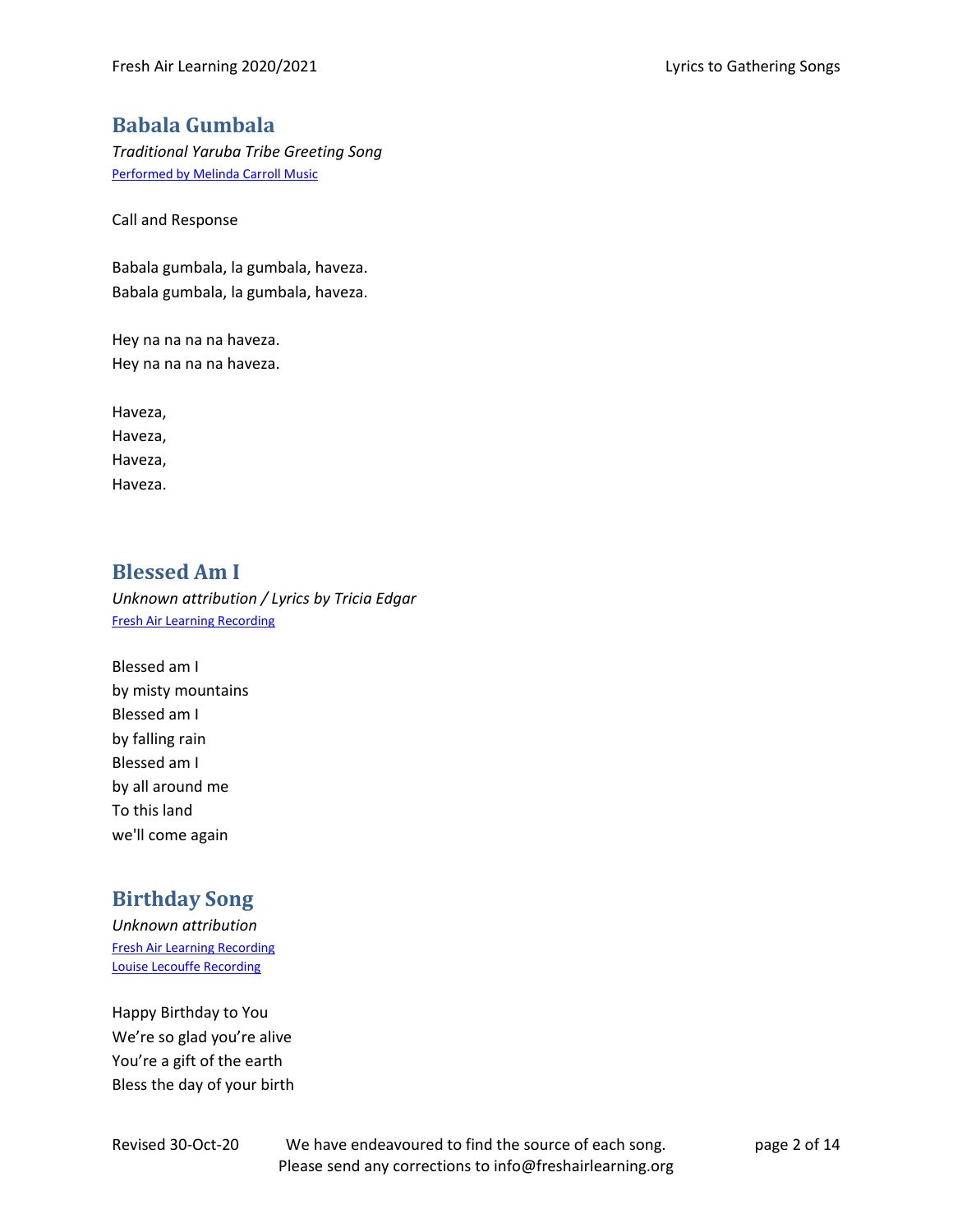### <span id="page-2-0"></span>**Breaths**

*Poem by Birago Diop and Music by Ysaye Maria Barnwell* [The Bird Sings Recording](https://thebirdsings.com/breaths/) https://www.ymbarnwell.com/song-lyrics

Listen more often to things than to beings Listen more often to things than to beings It is the ancestor's breath with when the fire's voice is heard It is the ancestor's breath in the voice of the water

### <span id="page-2-1"></span>**Down in the River**

*Music and Original Lyrics by Alison Krauss Adapted Lyrics by Hana Hermanek* [Allison Krauss Recording](https://www.youtube.com/watch?v=zSif77IVQdY)

*1st verse* As I go down to the river to play Gathering all my friends along the way (action opening arms and closing towards body) With open hearts and open arms (action: make a heart with hands over heart, and open arms) Oh Joy, show me the way

*Chorus + Action (marching on the spot)* Oh join us, let's go down Let's go down, come on down. Oh join us, let's go down Down to the river to play

*2nd verse* As I go into the forest to play ...(same)

*Chorus + Action* (linking arms with the person next to you and swinging around and switching directions halfway through the verse)

*3rd verse* As I go up to the mountains to play ....(same)

*Chorus + Actions* (bring hands up together above the head like a mountain)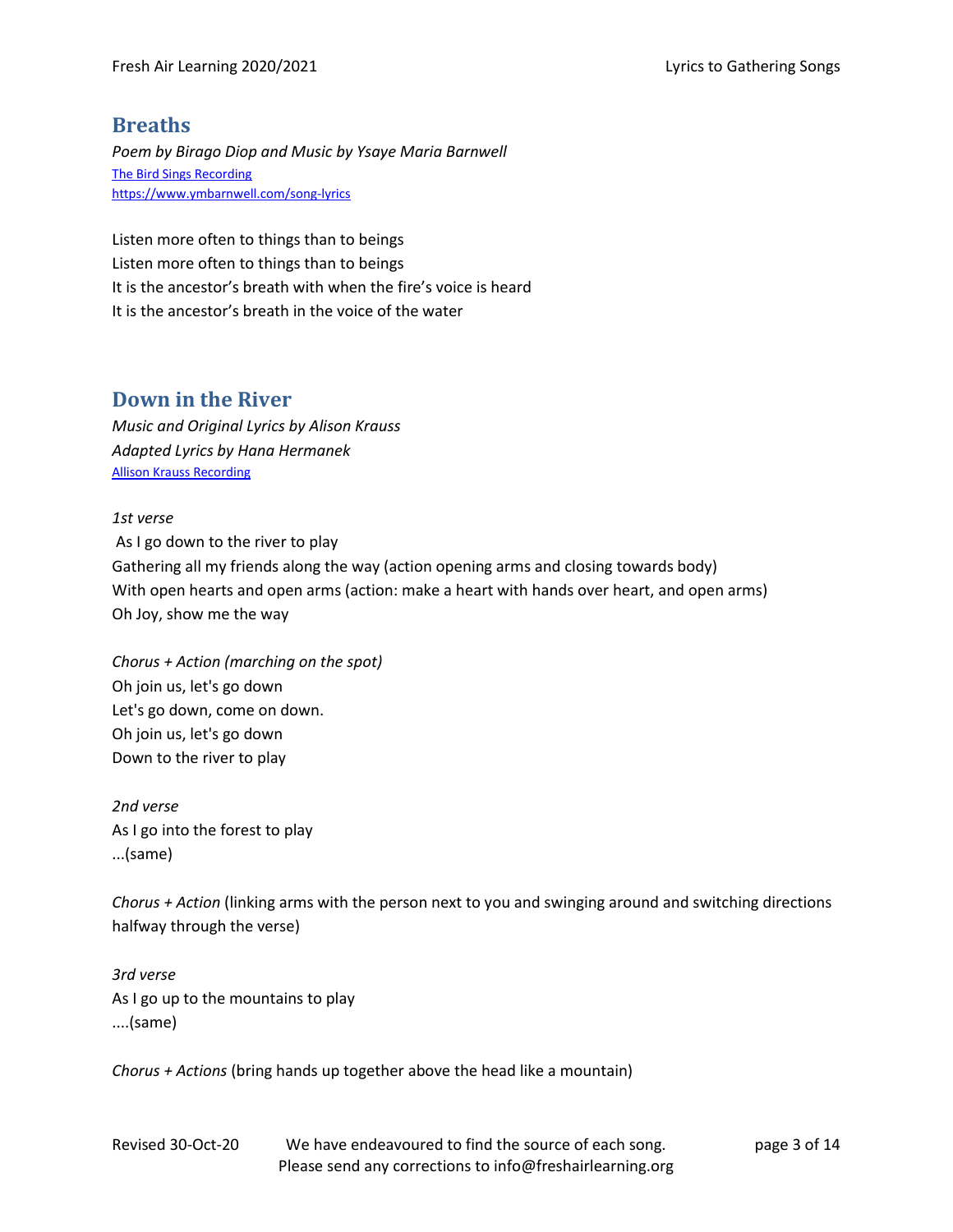*4th verse* As I march down the trail to play ...(same)

*Chorus + Action* (marching towards the center of the circle and back to spot)

*5th verse* As I jump into the meadow to play ...(same)

*Chorus + Action* (hopping towards the center of the circle and back)

*6th verse* As I go down to the ocean to play ...(same)

### <span id="page-3-0"></span>**Earth Song / Turn the World Around**

*Words & Music by Harry Belafonte* [Harry Belafonte and the Muppets](https://youtu.be/tPaKWihFs_Q)

We come from the mountains, we come from the mountains Go back to the mountains, turn the world around

We come from the mountains Go back to the mountains, turn the world around Go back to the mountains, turn the world around

We come from the water, we come from the water Go back to the water, turn the world around

We come from the water Go back to the water, turn the world around Go back to the water, turn the world around

We come from the fire, we come from the fire Go back to the fire, turn the world around

We come from the fire Go back to the fire, turn the world around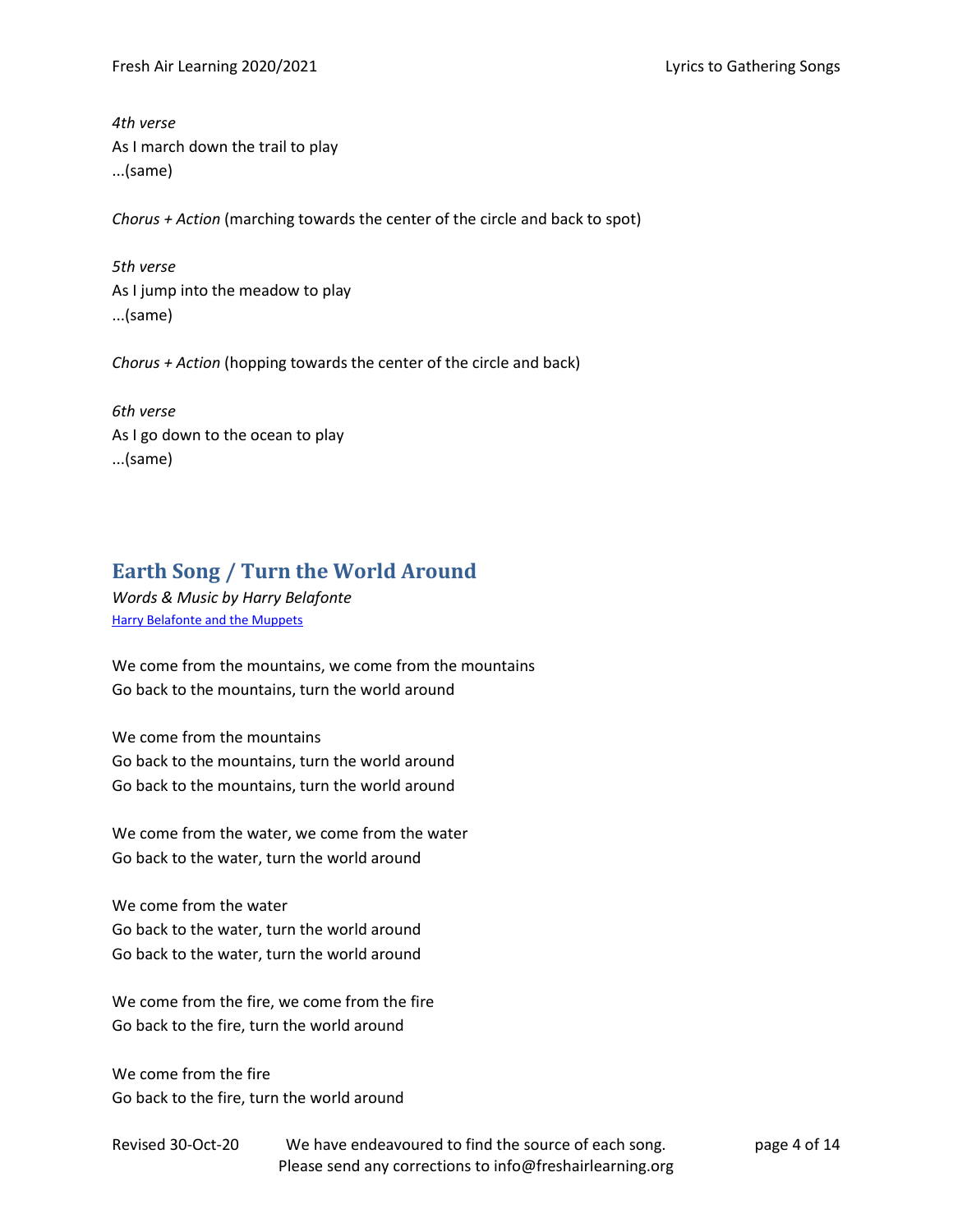Go back to the fire, turn the world around

We come from the sky, we come from the sky Go back to the sky, turn the world around

We come from the sky Go back to the sky, turn the world around Go back to the sky, turn the world around

So we come from the mountains, we come from the water Go back to the fire, turn the world around

We come from the sky Go back to the sky, turn the world around Go back to the sky, turn the world around Go back to the sky, turn the world around Yes go back to the sky... turn the world around

### <span id="page-4-0"></span>**Eel River Song**

*Words & Music by Meredith Buck* Recording [of The Bird Sings](https://thebirdsings.com/listen/)

**Part I:** Listen, listen, listen, listen **Part II:** Lay yourself down on the rocks now Let your body down in the river Listen for the drumming on the other side Lose yourself in the meantime **Part III:** Listen Let your body be your guide Let the water decide Lose yourself in the meantime

## <span id="page-4-1"></span>**Fire of Creation**

*Adapted from Words & Music by Abbi Spinner McBride* [Fresh Air Learning Recording](https://soundcloud.com/user-493822681/fal-fire-of-creation/s-eb5kP) [Abbi Spinner McBride Recording](https://www.youtube.com/watch?v=chapytkoxww)

Revised 30-Oct-20 We have endeavoured to find the source of each song. page 5 of 14 Please send any corrections to info@freshairlearning.org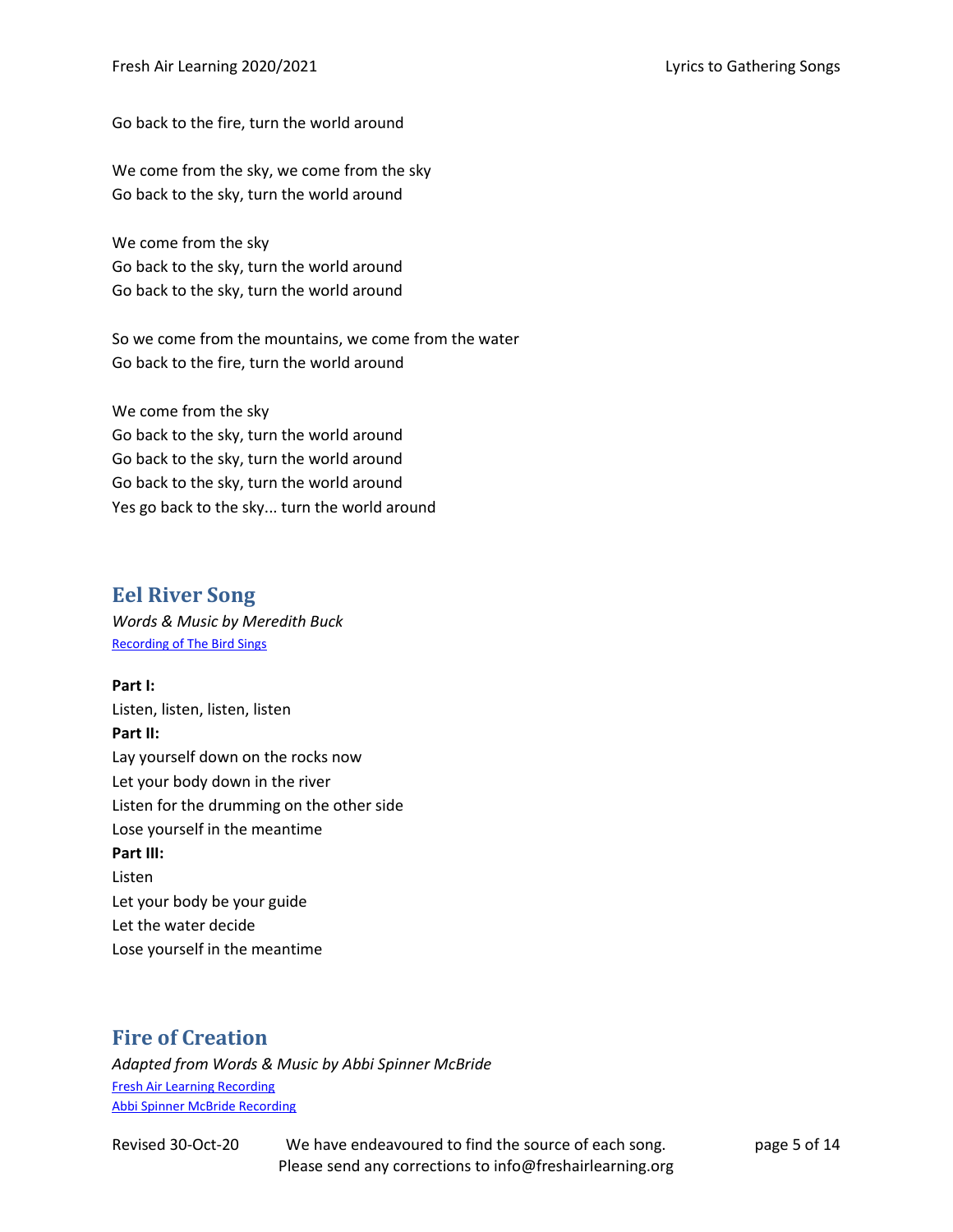Fire of creation Fire of illumination Fire of transformation Fire of a peaceful nation

And it starts very quietly And it starts with a spark <snap fingers on "spark"> And it starts in the centre And it starts in our hearts

### <span id="page-5-0"></span>**Fire's Burning**

*Source: "Jubilee Songbook", Girl Guides of Canada, 1971* [Fresh Air Learning Recording](https://soundcloud.com/user-493822681/fal-fires-burning/s-K5N6S)

Fire's burning (2x) Draw nearer (2x) In the glowing (2x) Come sing and be merry

### <span id="page-5-1"></span>**Freedom Song**

*Words & Music by Joe Crookston (Originally titled "If I Say Yes.")* [Performed by Beautiful Chorus](https://beautifulchorus.bandcamp.com/track/freedom-song) [Performed by Len Seligman](https://lenseligman.com/track/1210320/freedom-song)

I can feel my heartbeat Beating to the rhythm of the freedom song

When I say yes to the beat in me I can set my spirit free

### <span id="page-5-2"></span>**Funga Alafia**

*Attributed it to the Hausa people of Nigeria* [Performed by Nana Malaya](https://www.youtube.com/watch?v=GTegkMJq15M&list=LLYMsvwbpv0q6tCbDBJSt4JQ&index=234)

Funga Alafia, Ase, Ase. (x 2) Ase ase (x 4)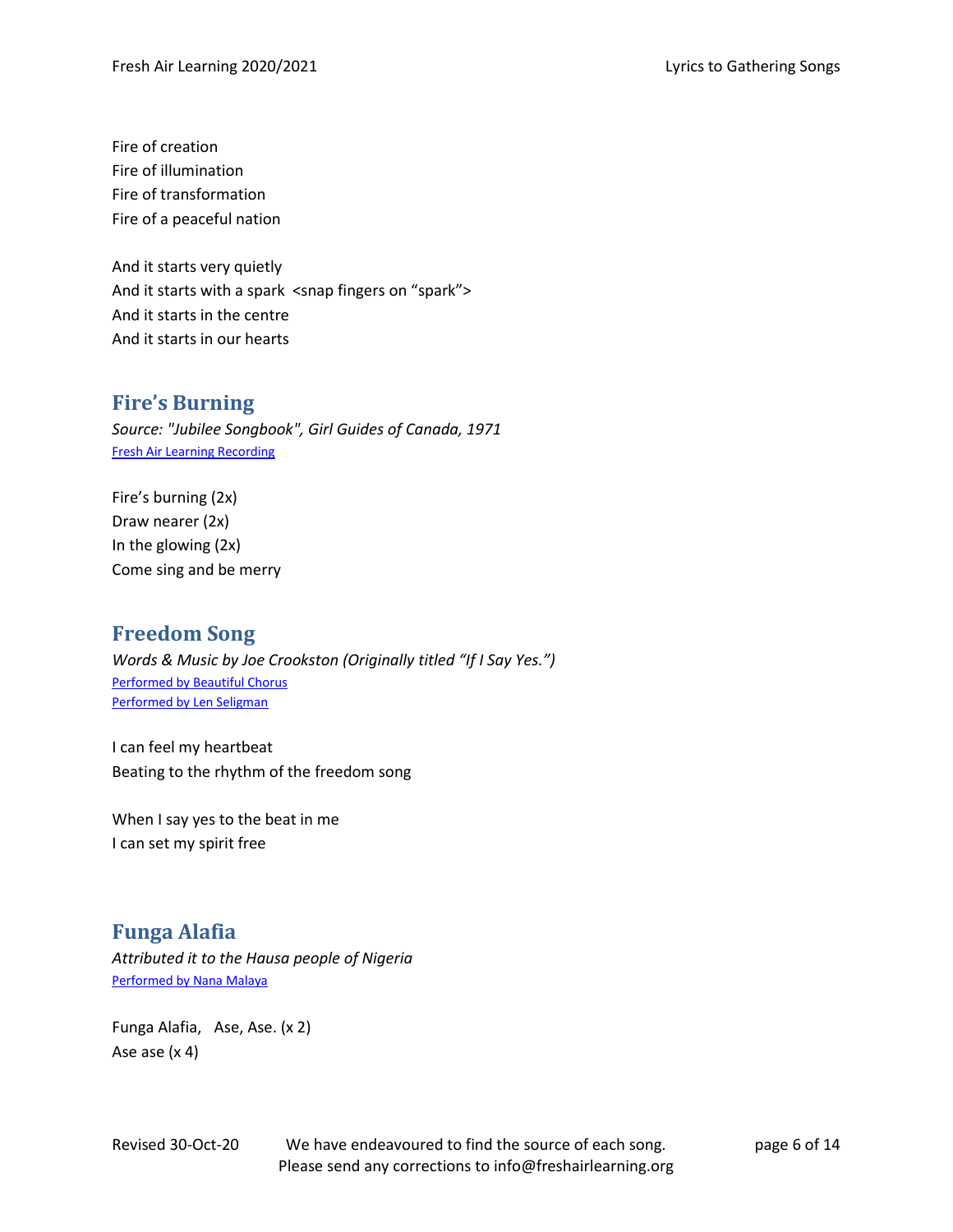### <span id="page-6-0"></span>**Grateful to Be**

*Words & Music by Nicole Wong* [Performed by Singing Alive](http://singingalive.org/2014/12/04/grateful-to-be/)

I am grateful to be Breathing, heart beating, joyous, and free Even though hard times are all around me I am grateful to be

Like the birds in the sky Like the dragonfly Like the trees listening What lives in them lives in me

### <span id="page-6-1"></span>**I hear the Wolf and the Fox and the Weasel**

*Traditional French-Canadian Song* [Performed by Jane Valencia](http://foresthalls.org/mp3/WolfFox.mp3) <http://foresthalls.org/wolffox.html>

I hear the Wolf and the Fox and the Weasel I hear the Wolf and the Fox singing (repeat both lines)

And in ten years I will come back I hear Wolf and the Fox singing (repeat both lines)

### <span id="page-6-2"></span>**I'm a Wild One Now**

*Words & Music by Sage Stanzler* [Fresh Air Learning Recording](https://soundcloud.com/user-493822681/fal-i-am-a-wild-one-now/s-BSl4K) [Singing Alive Recording](http://singingalive.org/2016/10/20/im-a-wild-one-now/)

Let the sun shine down and warm my bones Let the birds and the bees come and take my clothes Cause I'm a wild one now made of wind and rain I'm wild and I ain't going back again

Let the stars shine down and fill my heart Let the beaver and the bear teach me of their art Cause I'm a wild one now made of fat and fish The tending of the wild is my greatest wish

Revised 30-Oct-20 We have endeavoured to find the source of each song. page 7 of 14 Please send any corrections to info@freshairlearning.org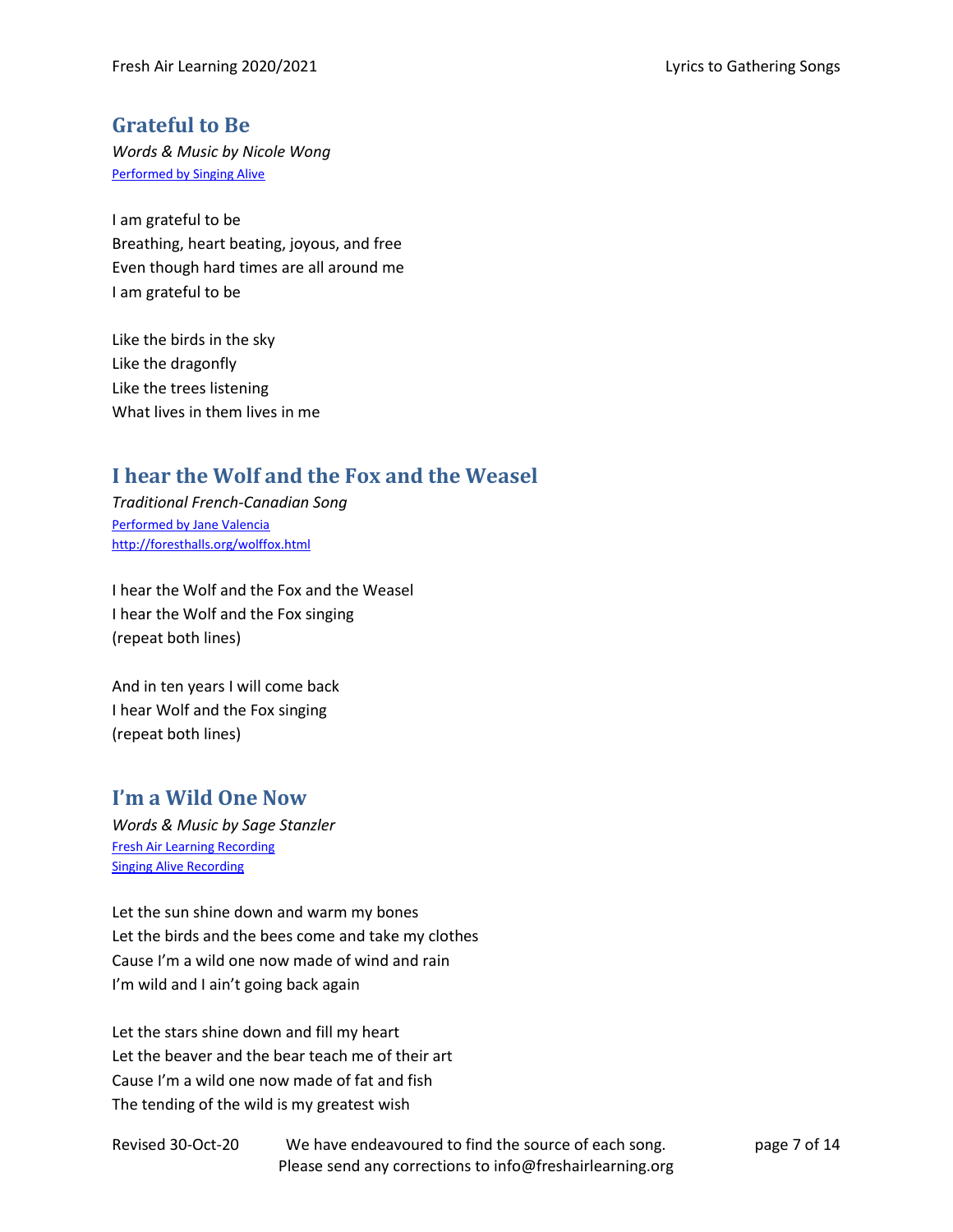Let the moon shine down and cleanse my soul Let the wolves and the owls come and tend my coals Cause I'm a wild one now made of stars and dreams I'm wild and I'm part of everything I'm wild and I'm part of everything

### <span id="page-7-0"></span>**Love the world**

*Words & Music by Sweet Cascadia* [Fresh Air Learning Recording \(solo\)](https://soundcloud.com/user-493822681/fal-love-the-world-solo/s-QR9Ux)

**To the hemlocks waving in the wind** We love you, We love you **To the hemlocks waving in the wind** We love the way you call our names

**To the alligator lizard in the sun** We love you, We love you **To the alligator lizard in the sun**  We love the way you call our names

#### *Chorus*

You call our names and we call yours We get along when we're outdoors You call our names and we call yours We love the way you call our names

**To the seastars clinging to the rocks To the juicy salmonberries in the spring**

#### *Chorus*

**To the chanterelles spreading through the soil To the golden-eye parade across the bay**

### <span id="page-7-1"></span>**My roots go down to the earth**

*Words & Music by Sarah Pirtle* [Fresh Air Learning Recording](https://soundcloud.com/user-493822681/fal-my-roots-go-down/s-3ntol) [Annie Patterson Recording](https://www.youtube.com/watch?v=nZJfRunmd8c)

Revised 30-Oct-20 We have endeavoured to find the source of each song. page 8 of 14 Please send any corrections to info@freshairlearning.org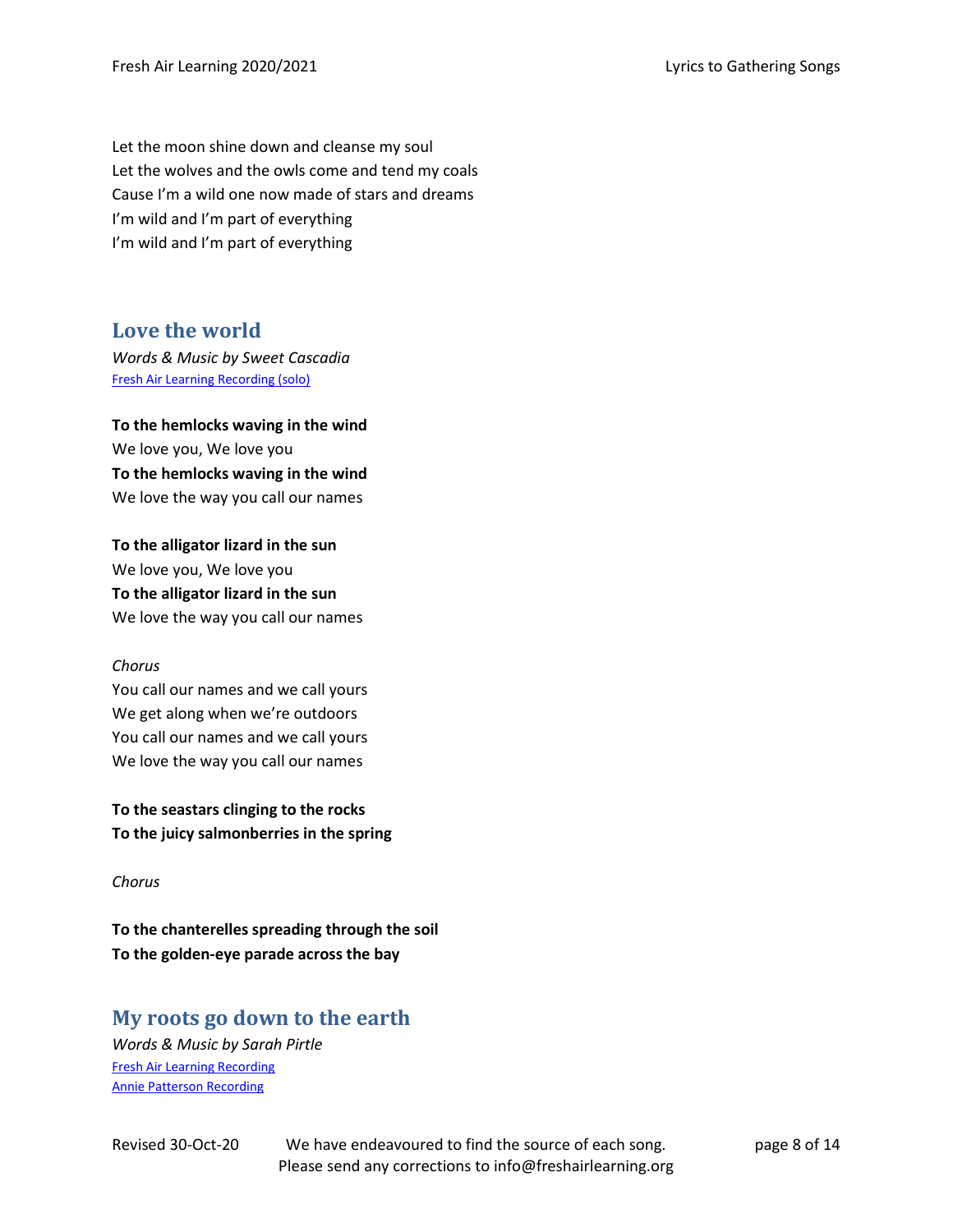I am **a raccoon scavenging for food** (3x) My roots go down

My roots go down, down into the earth (3x) My roots go down

\*\* Repeat substituting other words for "**a raccoon scavenging for food"** (e.g., an eagle soaring overhead)

### <span id="page-8-0"></span>**O Morning what a joy!**

*Words & Music by Laurence Cole* [Performed by Laurence Cole](http://www.laurencecole.com/album/oh-morning/)

O Morning, what a joy! (3x) Walking through you in the sun

### <span id="page-8-1"></span>**Rise Up O Flame**

*Traditional song, melody by Christoph Praetorius* [Fresh Air Learning Recording](https://soundcloud.com/user-493822681/fal-rise-up-o-flame/s-Rkeeh) [Performed by](https://www.youtube.com/watch?v=-cHPPK525tI) Noe's Garden

Rise up, O flame By thy light glowing Bring to us beauty, vision, and joy

### <span id="page-8-2"></span>**Thank you for this food**

*Words & Music by Patricia McKernon* [Fresh Air Learning Recording \(solo\)](https://soundcloud.com/user-493822681/fal-thank-you-for-this-food/s-Msegh) [Quest for meaning Recording](https://www.questformeaning.org/family-quest/meal-blessing/)

Thank you for this food This food This glorious, glorious food

And the animals, and the vegetables, and the minerals That make it possible And the cooks and the cooks and the cooks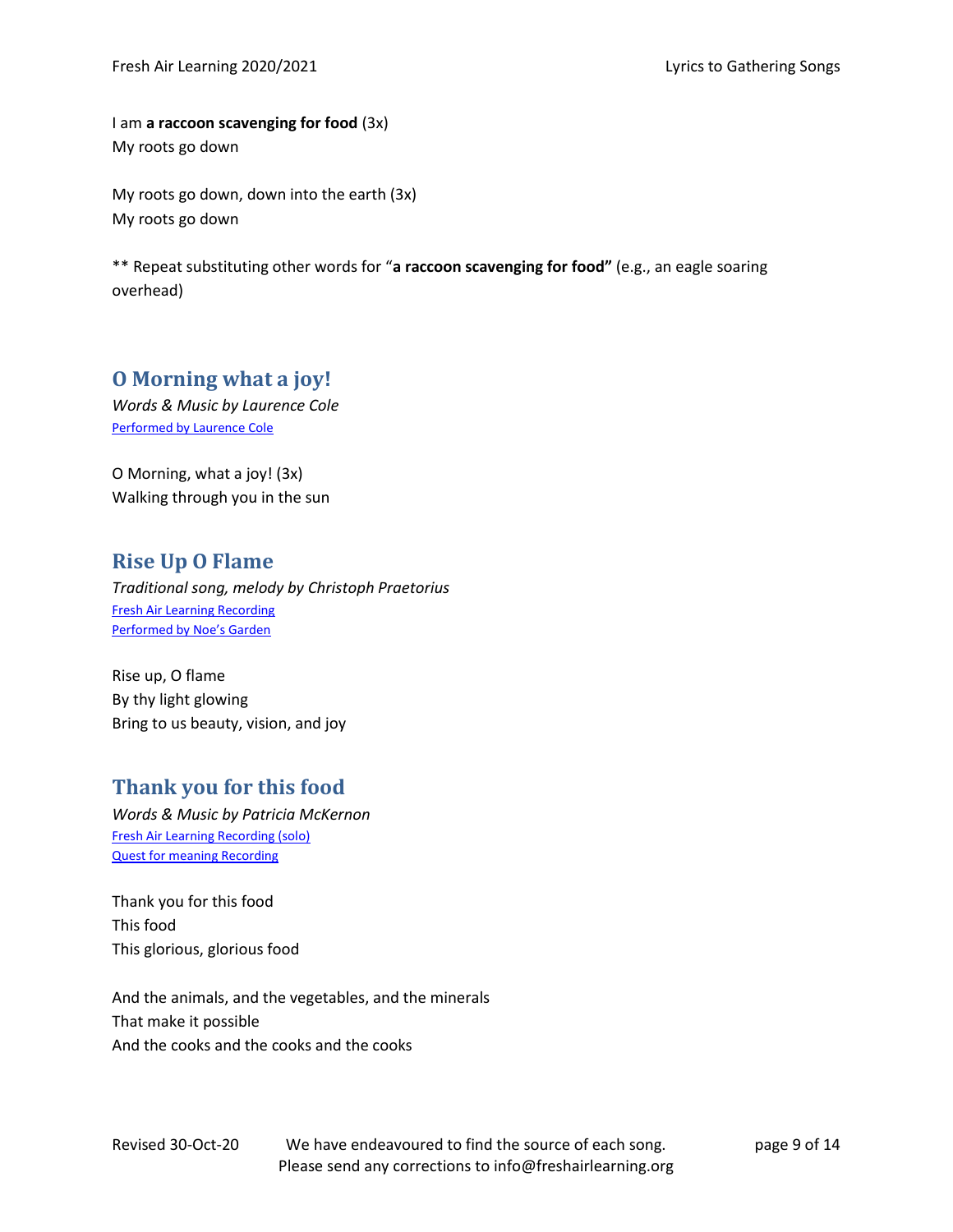### <span id="page-9-0"></span>**This is the Forest Song**

*Attribution Unknown* [Fresh Air Learning Recording](https://soundcloud.com/user-493822681/fal-this-is-the-forest-song/s-KGFqg) *Call and Response – each line*

This

This is the Forest Song We sing it all night long When the people are gone I'm a (add in name of an animal) (Make noise of the animal)

### <span id="page-9-1"></span>**Trees grow slow**

*Words & Music by Laurence Cole* [Fresh Air Learning Recording](https://soundcloud.com/user-493822681/fal-trees-go-slow-line-by-line/s-26mEv) (line by line) an[d Fresh Air Learning Recording \(sung fully\)](https://soundcloud.com/user-493822681/fal-trees-grow-slow/s-3M5ka) [Laurence Cole Performance](https://www.laurencecole.com/album/trees-grow-slow/)

Trees grow slow Trees grow strong Trees sway in the wind their whole lives long

Trees hold the ground As they reach for the sky And fallen trees still feed the seeds They cast before they die

### <span id="page-9-2"></span>**We Shall Be Known**

*Words & Music by Karisha Longaker o[f MaMuse](https://www.mamuse.org/)* [MaMuse Recording](https://www.youtube.com/watch?v=dX11MEtbkXI)

We shall be known by the company we keep By the ones who circle round to tend these fires We shall be known by the ones who sow and reap The seeds of change, alive from deep within the earth

It is time now, it is time now that we thrive It is time we lead ourselves into the well It is time now, and what a time to be alive In this Great Turning we shall learn to lead in love In this Great Turning we shall learn to lead in love

Revised 30-Oct-20 We have endeavoured to find the source of each song. page 10 of 14 Please send any corrections to info@freshairlearning.org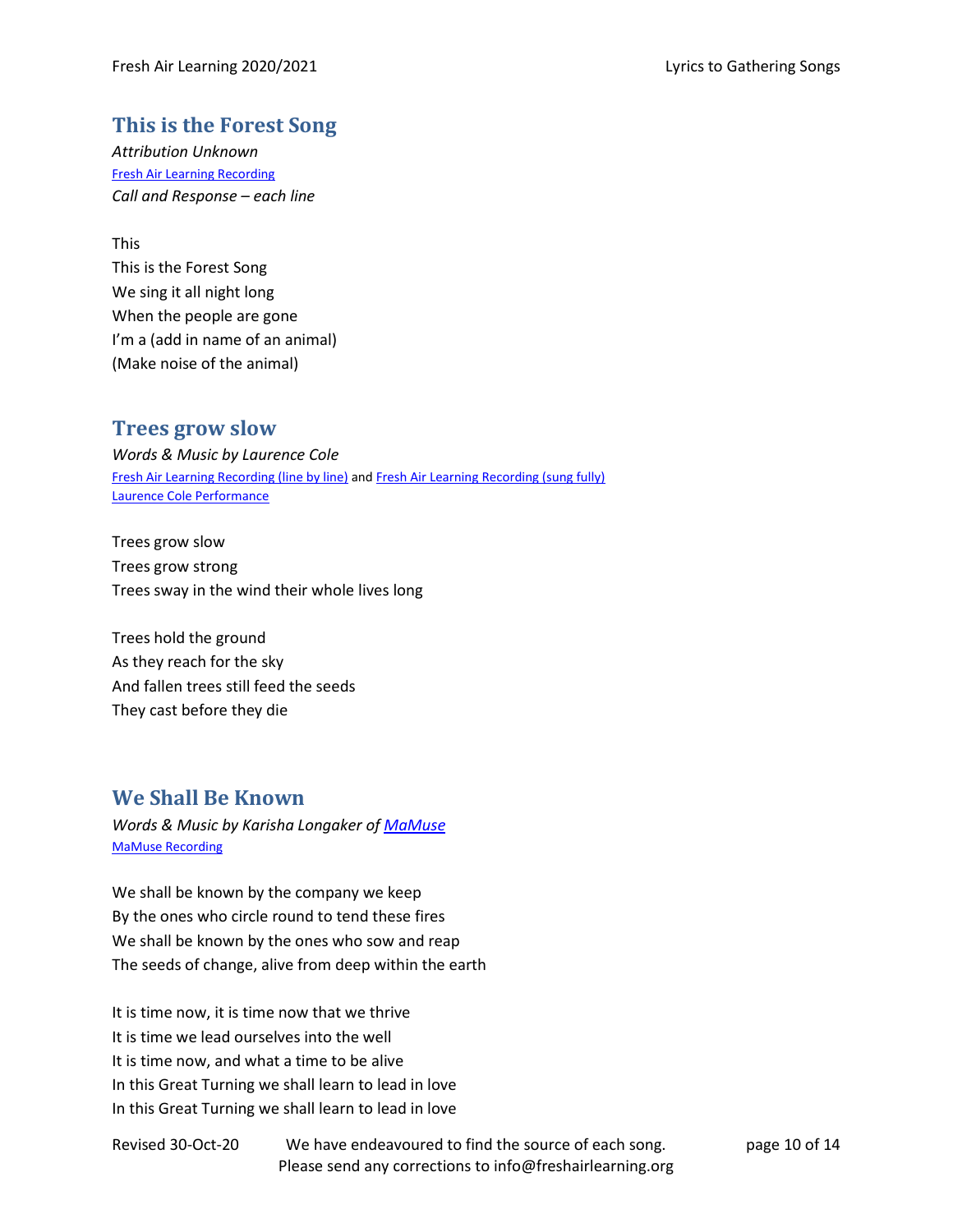### <span id="page-10-0"></span>**We Speak**

*Words & Music by Vanessa Richards* [Fresh Air Learning Recording](https://soundcloud.com/user-493822681/we-speak-by-vanessa-richards/s-mtQMSIEr8yd)

We speak Letting the language find our lips We speak Blessing the air that we sip We speak And the world comes alive We speak And something blooms inside

### <span id="page-10-1"></span>**When I was young**

*Words & Music by T'Jen Bishop* [Performed by Beautiful Chorus](https://beautifulchorus.bandcamp.com/track/when-i-was-young) [Fresh Air Learning Recording](https://soundcloud.com/user-493822681/fal-when-i-was-young/s-cadbL#t=0:16) Call and Response

When I was young I was the sun Shining through the trees And to the earth

When I was young I was the mountain Knew all the birds Had my own vision

When I was young I was the river Flowing through the mountains Into the sea

When I was young I was the ocean Held all my friends Until the end

I am I am

Revised 30-Oct-20 We have endeavoured to find the source of each song. page 11 of 14 Please send any corrections to info@freshairlearning.org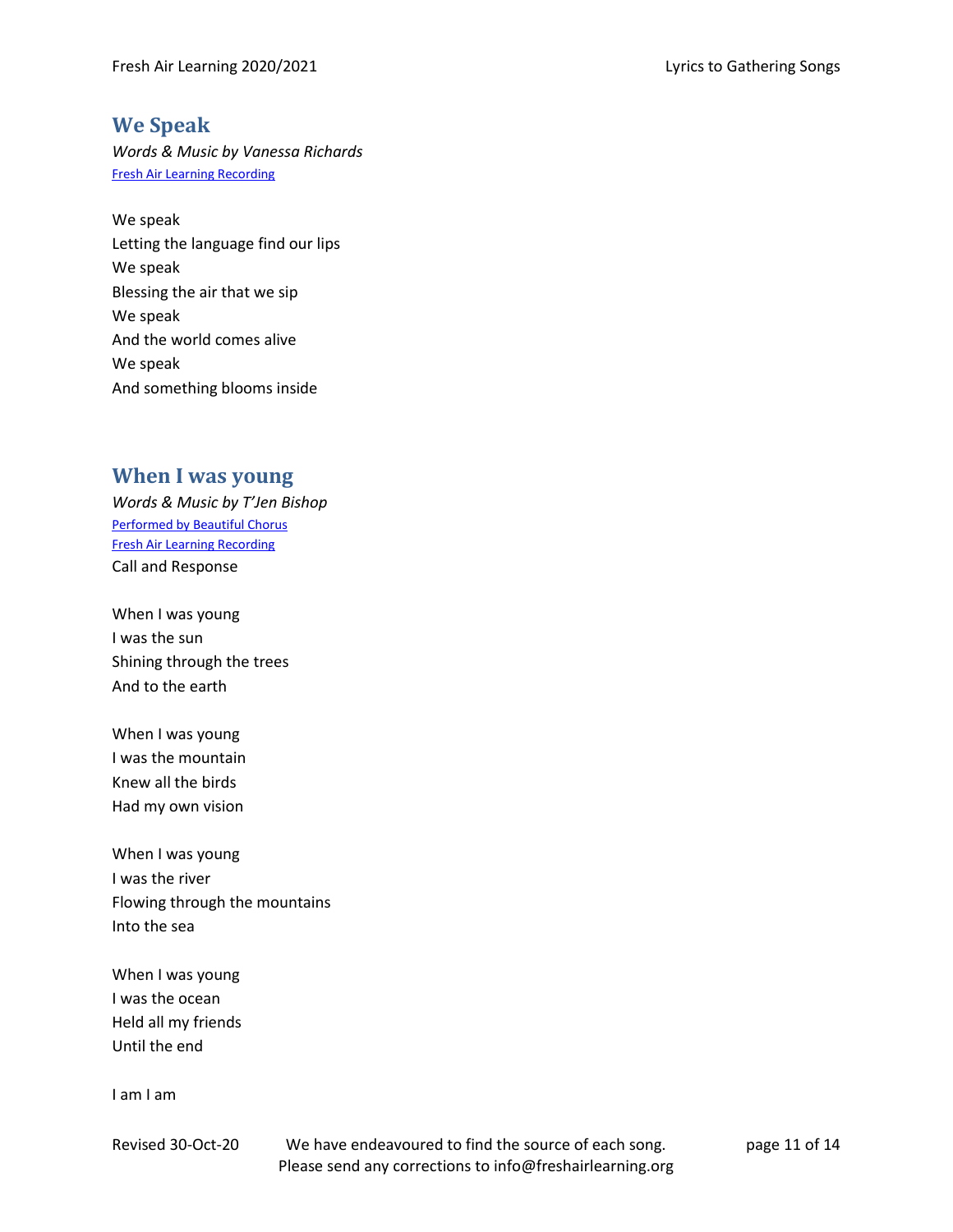I am I am I am I am I am I am

We are We are We are We are We are We are We are We are

### <span id="page-11-0"></span>**Wood, Stone, Feather and Bone**

*Words & Music by Joules Graves* [Brett Holmquist Arrangement](https://www.youtube.com/watch?v=RTsGetWf0aI) [Performed by Joules Graves](https://www.youtube.com/watch?v=tZgTi-Vi3ow)

Wood, stone, feather and bone Rolling of the ocean guide us home Wood, stone, feather and bone Rolling of the ocean guide us home

Wolf and raven Wolf and raven

In my soul, in my soul In my soul, in my soul

River sea cedar tree Howling of the wind gonna set us free River sea cedar tree Howling of the wind gonna set us free

Eagles and salmon Eagles and salmon

In my soul, in my soul In my soul, in my soul

Storm clouds from the south Wind and the rain are here again Storm clouds from the south Wind and the rain are here again

Revised 30-Oct-20 We have endeavoured to find the source of each song. page 12 of 14 Please send any corrections to info@freshairlearning.org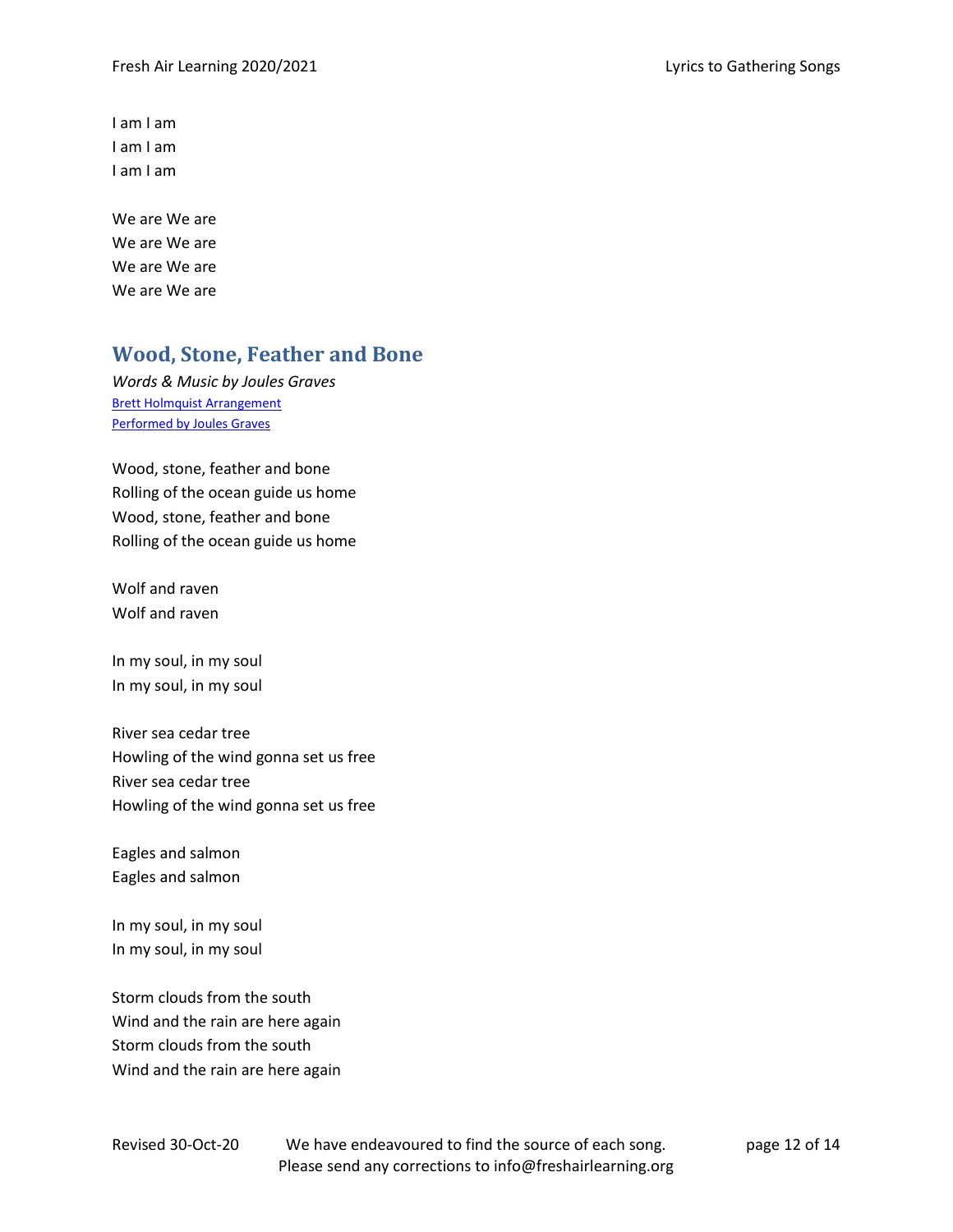Thunder and lightning Thunder and lightning

In my soul, in my soul In my soul, in my soul

Moonlight shining bright Shine your light all through the night Moonlight shining bright Shine your light all through the night

Laughing and crying Laughing and crying

In my soul, in my soul In my soul, in my soul

*Lyrics by Nala B. (student):* Seed, flower, salmonberry bush How is the sun going to bring new life? Seed and flower In my soul

*Lyrics by Lexi T. (student):* Beaches, forests, mountains, and valleys These are all great places to play Playing and resting In my soul

### <span id="page-12-0"></span>**You could be a salmon**

*Words & Music by Sweet Cascadia* [Fresh Air Learning Recording](https://soundcloud.com/user-493822681/fal-you-could-be-a-salmon-all/s-od0xq)

You could be a salmon swimming in the ocean You could be living for that upstream motion You could be a sockeye dying in a creek Back to the land in a couple of weeks

You could be a cedar, growing on the shoreline Every year salmon like an ancient timeline Eating from the soil, drinking up the rain

Revised 30-Oct-20 We have endeavoured to find the source of each song. page 13 of 14 Please send any corrections to info@freshairlearning.org